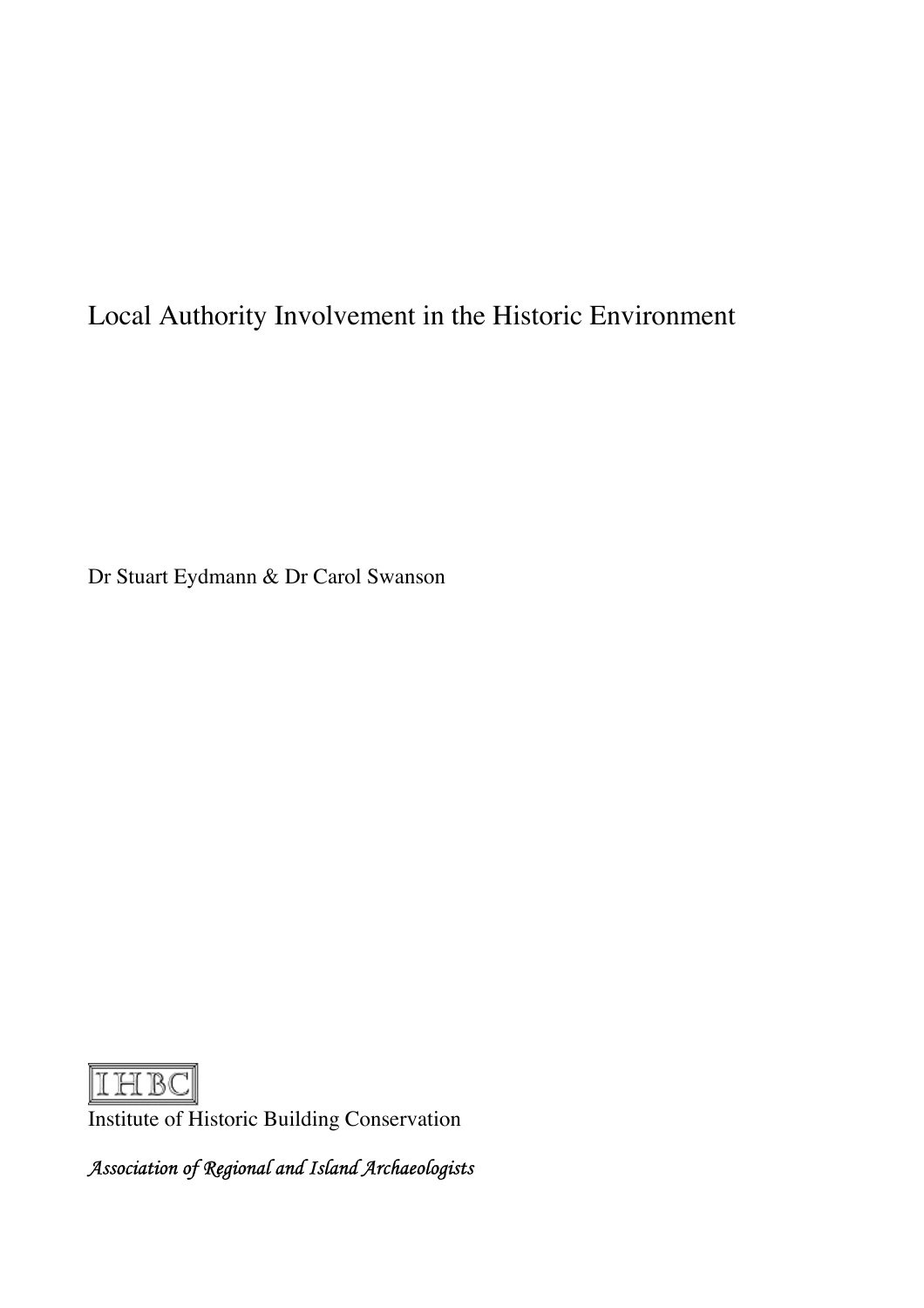© The authors

Prepared by the authors and published by the Institute of Historic Building Conservation and the Association of Regional and Island Archaeologists.

August 2005

The Institute of Historic Building Conservation Scottish Branch Glasite Meeting House 33 Barony Street Edinburgh EH3 6NX

Secretary The Association of Regional and Island Archaeologists Keeper of Archaeology Aberdeen City Council Whitespace 60 Frederick Street Aberdeen AB24 5HY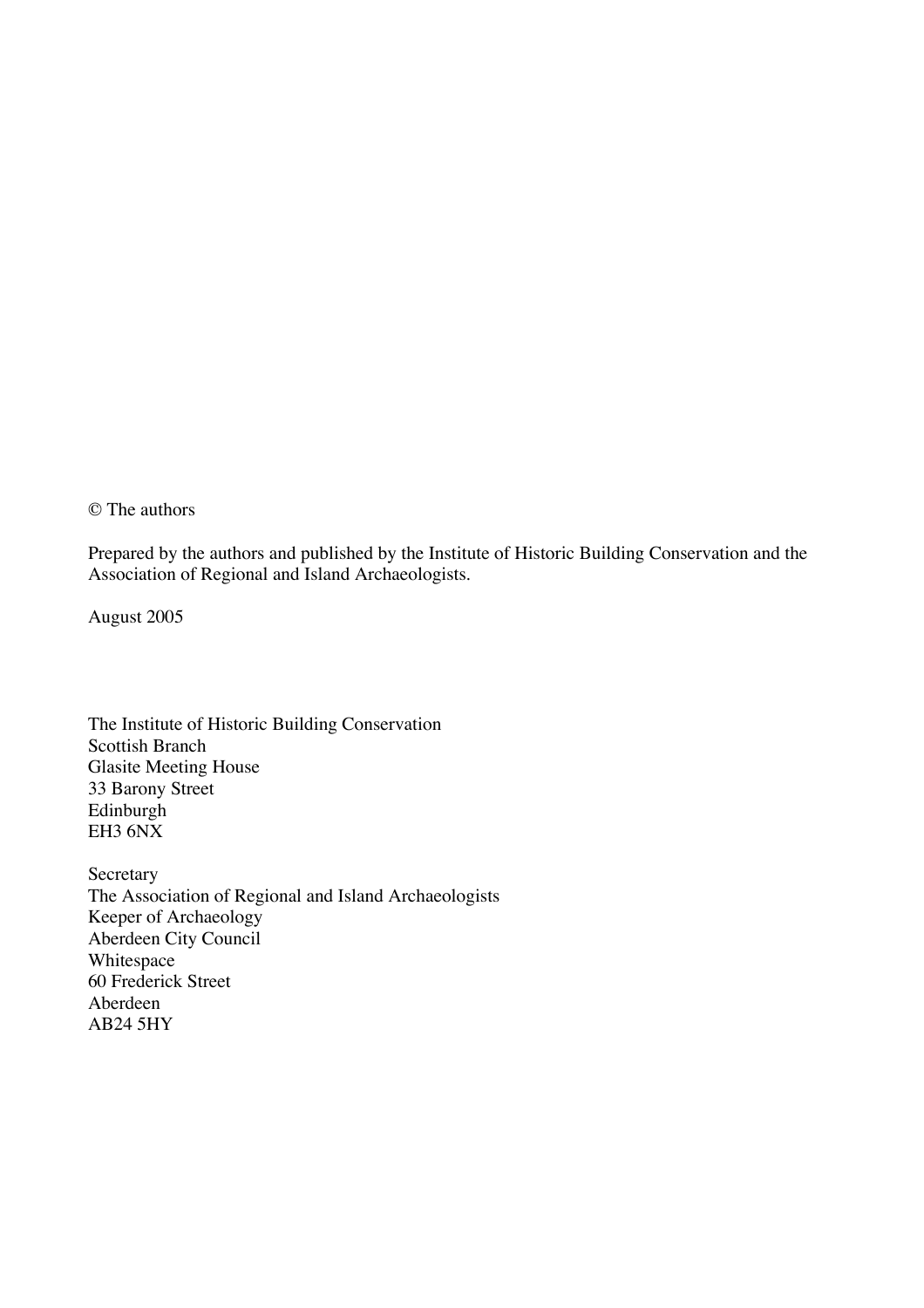## **Introduction**

This document was prepared to help inform the Historic Environment Advisory Council for Scotland's working group charged with reporting on "the role of local authorities in Scotland in conserving the historic environment". The authors, who both work in a local authority capacity and were co-opted onto the group, were anxious that any discussion of local authority activities should be based on a proper understanding of the scope of relevant responsibilities, initiatives and actions in which councils engage.

This table is therefore a first attempt to map out the full range of conservation work undertaken by local authorities in Scotland. The allocation of responsibilities will vary from council to council but will be along broadly similar lines. Few, if any, councils will undertake all the activities shown but many will cover most.

The table identifies actions and activities undertaken but is not concerned with the resources, skills or competencies required to deliver them. However, it is hoped that it could assist further research into these aspects of the provision of an effective service at local authority level. It is anticipated that the table will also have a role in informing the development of professional standards, job specifications and reviews, key performance indicators, training and continuing professional development initiatives for local authority officers.

Early reactions to the mapping have included surprise at the range and depth of local authority involvement in the historic environment. The document could also, therefore, form the basis for a survey or identification of exemplary work on the ground across the country.

Although written from a Scottish perspective it should have applicability elsewhere.

The table was compiled with input from individual members of the Institute of Historic Building Conservation and the Association of Regional and Island Archaeologists. Particularly helpful were the comments from Fiona Newton, Andy Millar, Mark Douglas, John Preston, Rory McDonald, Dr. Seán O'Reilly, Paul Mitchell, Dorothy Maxwell, Jane Brann and Lorna Main.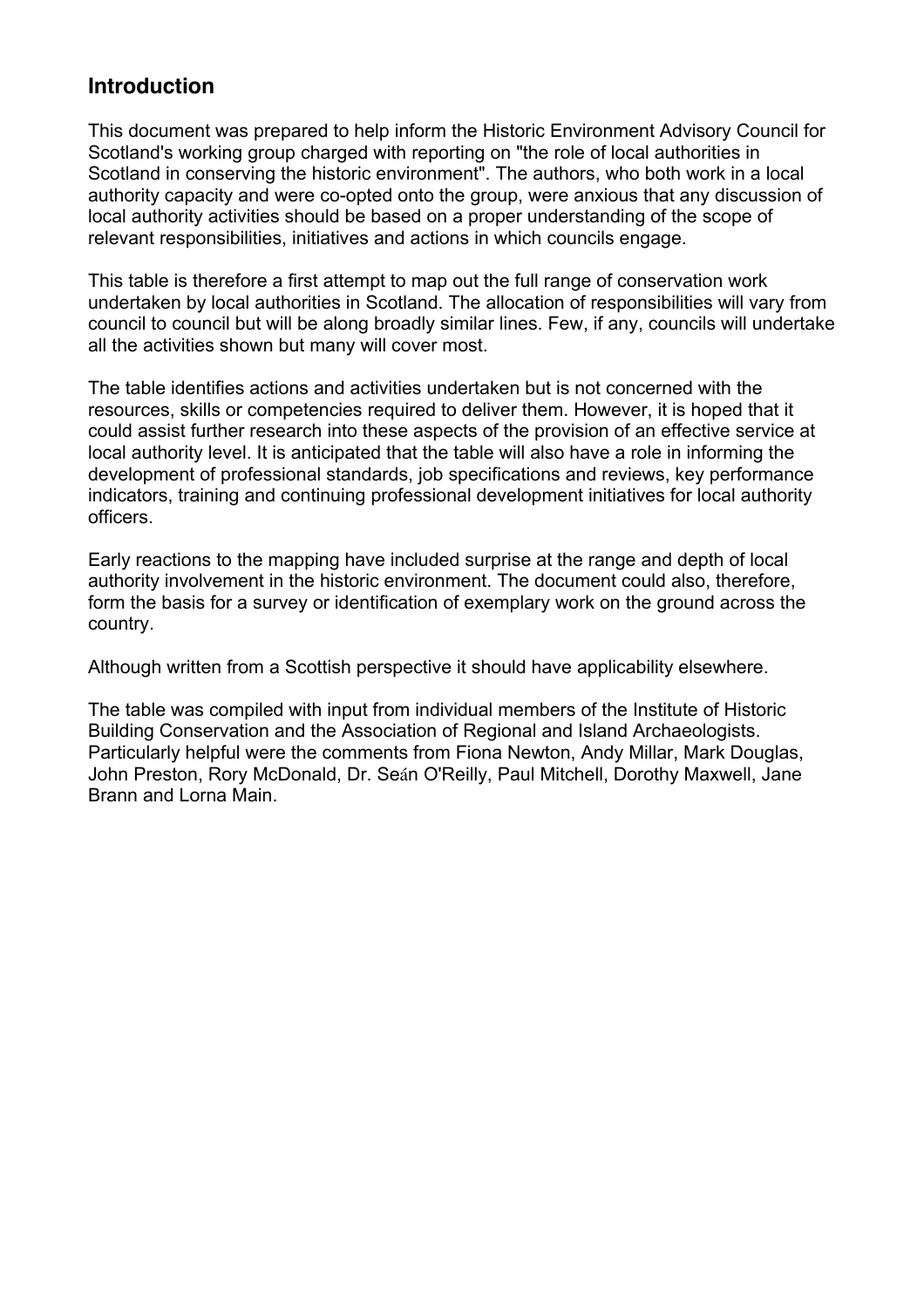| <b>Action or Activity</b>        | Statutory<br>Requirement | <b>Typical Lead</b><br>Department | <b>Typical Responsible</b><br>Officer |  |
|----------------------------------|--------------------------|-----------------------------------|---------------------------------------|--|
|                                  |                          |                                   |                                       |  |
| <b>Information</b>               |                          |                                   |                                       |  |
| Provide HER/SMR                  |                          | Planning, Museums,                | Archaeologist/SMR                     |  |
| information to Historic          |                          | shared archaeological             | Officer                               |  |
| Scotland for scheduling          |                          | service or special                |                                       |  |
| programmes                       |                          | arrangement                       |                                       |  |
| Maintain copies of the           | Yes                      | Planning                          | Conservation                          |  |
| statutory and descriptive        |                          |                                   | officer/SMR officer                   |  |
| lists for local consultation     |                          |                                   |                                       |  |
| Maintain the Sites and           |                          | Planning, Museums,                | Archaeologist, SMR                    |  |
| Monuments Record or              |                          | shared service, special           | Officer, Conservation                 |  |
| <b>Historic Environment</b>      |                          | arrangement                       | Officer                               |  |
| Record, including digital        |                          |                                   |                                       |  |
| photographs and other            |                          |                                   |                                       |  |
| databases                        |                          |                                   |                                       |  |
| Prepare and maintain             |                          | Planning                          | Conservation Officer,                 |  |
| GIS information on the           |                          |                                   | archaeologist, GIS                    |  |
| location of Listed               |                          |                                   | support staff                         |  |
| Buildings, Gardens and           |                          |                                   |                                       |  |
| Designed Landscapes,             |                          |                                   |                                       |  |
| <b>Scheduled Ancient</b>         |                          |                                   |                                       |  |
| Monuments,                       |                          |                                   |                                       |  |
| Conservation Areas,              |                          |                                   |                                       |  |
| archaeological sites and         |                          |                                   |                                       |  |
| areas                            |                          |                                   |                                       |  |
|                                  |                          |                                   |                                       |  |
| Maintain a register of           |                          | Planning, Property                | Conservation officer,                 |  |
| and monitor all heritage         |                          |                                   | property officer,                     |  |
| assets in council                |                          |                                   | archaeologist/SMR                     |  |
| guardianship                     |                          |                                   | Officer                               |  |
| Maintain a Buildings at          |                          | Planning                          | <b>Conservation officer</b>           |  |
| Risk Register for the            |                          |                                   |                                       |  |
| council area and assist          |                          |                                   |                                       |  |
| the Scottish Civic Trust         |                          |                                   |                                       |  |
| with its national BAR            |                          |                                   |                                       |  |
| database                         |                          |                                   |                                       |  |
| Maintain statistics and          |                          | Planning                          | Conservation officer,                 |  |
| other management data            |                          |                                   | archaeologist                         |  |
| in relation to the historic      |                          |                                   |                                       |  |
| environment                      |                          |                                   |                                       |  |
| Provide information for          |                          | Museums, Libraries                | Librarian, curator,                   |  |
| local history and local          |                          |                                   | archaeologist                         |  |
| studies including                |                          |                                   |                                       |  |
| photographic collections         |                          |                                   |                                       |  |
| Manage archives                  |                          | Archives, Libraries               | Archivist, curator,                   |  |
| including Dean of Guild          |                          |                                   | librarian, archaeologist              |  |
| drawings and key files           |                          |                                   |                                       |  |
| relating to listed               |                          |                                   |                                       |  |
| buildings, listed building       |                          |                                   |                                       |  |
| consents etc                     |                          |                                   |                                       |  |
| <b>POLICY</b>                    |                          |                                   |                                       |  |
|                                  |                          |                                   |                                       |  |
| Prepare and implement            | Yes                      | Planning                          | Planning officer,                     |  |
| <b>Structure Plans including</b> |                          |                                   | conservation officer,                 |  |
| policies relating to the         |                          |                                   | archaeologist                         |  |
| historic environment             |                          |                                   |                                       |  |
| Prepare and implement            | Yes                      | Planning                          | Planning officer,                     |  |
| Local Plans including            |                          |                                   | conservation                          |  |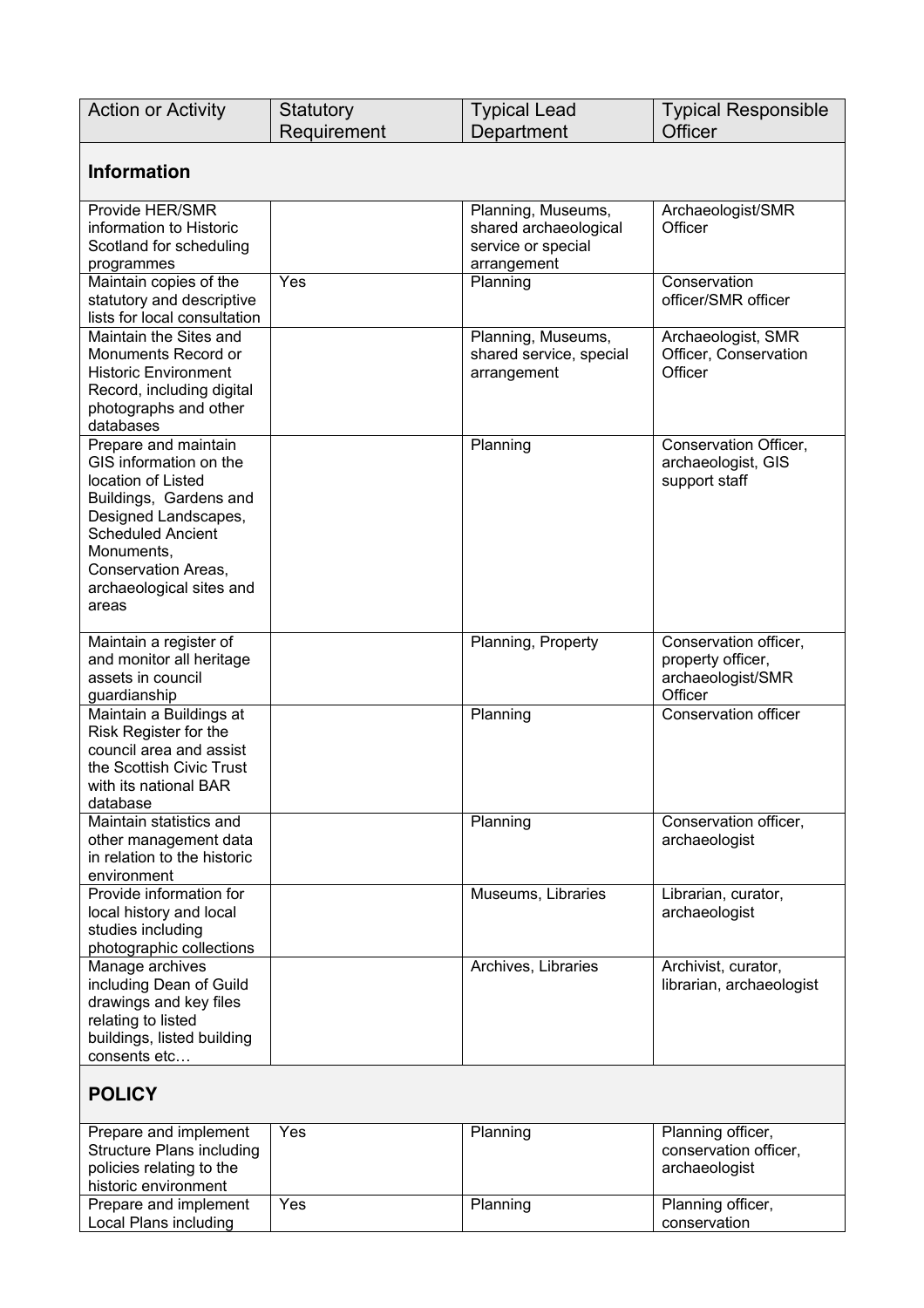| policies relating to the<br>historic environment                                                                            |     |                                                              | officer/archaeologist<br>input or chapter<br>authoring                                  |
|-----------------------------------------------------------------------------------------------------------------------------|-----|--------------------------------------------------------------|-----------------------------------------------------------------------------------------|
| <b>Prepare Supplementary</b><br><b>Planning Guidance</b>                                                                    |     | Planning                                                     | Conservation officer,<br>landscape architect,<br>archaeologist                          |
| Undertake, commission,<br>assess or require<br><b>Strategic Environmental</b>                                               |     | Planning                                                     | Conservation officer,<br>archaeologist                                                  |
| Assessments of plans                                                                                                        |     |                                                              |                                                                                         |
| Prepare, maintain and<br>implement local Heritage<br>Strategy                                                               |     | Planning                                                     | Conservation officer,<br>archaeologist                                                  |
| Prepare Community Plan<br>and form Community<br>Planning partnerships                                                       |     | <b>Chief Executive</b>                                       | Planning officer,<br>conservation officer,<br>archaeologist,<br>heritage/museum officer |
| Prepare research<br>frameworks for<br>archaeology                                                                           |     | Planning, Museums,<br>shared service, special<br>arrangement | Archaeologist, Museum<br>Officer                                                        |
| Prepare local<br>archaeology strategies                                                                                     |     | Planning, Museums,<br>shared service, special<br>arrangement | Archaeologist, Museum<br>Officer                                                        |
| Publish local guidance<br>on the conservation of<br>the historic environment                                                |     | Planning                                                     | Conservation officer,<br>archaeologist, planning<br>officer                             |
| Prepare local<br>archaeological guidance<br>for developers                                                                  |     | Planning                                                     | Archaeologist                                                                           |
| Prepare of state of the<br>historic environment<br>reports                                                                  |     | Planning                                                     | Conservation officer,<br>archaeologist                                                  |
| <b>Advise Historic Scotland</b><br>on potential listing                                                                     |     | Planning                                                     | <b>Conservation officer</b>                                                             |
| Identify, designate and<br>review conservation<br>areas                                                                     | Yes | Planning                                                     | Conservation officer and<br>archaeologist                                               |
| Undertake conservation<br>area appraisals and<br>deliver conservation area<br>strategies                                    |     | Planning                                                     | Conservation officer,<br>consultants,<br>archaeologist                                  |
| Prepare, consult and<br>implement Article 4<br>Directions covering<br>development in<br><b>Conservation Areas</b>           |     | Planning, Legal                                              | Conservation officer,<br>legal officer                                                  |
| Take part in policy liaison<br>on matters to do with the<br>Historic Environment e.g.<br>IHBC, ARIA, ALGAO,<br><b>HEACS</b> |     | Planning, Museums,<br>shared service, special<br>arrangement | Conservation officer,<br>archaeologist                                                  |
| <b>MANAGEMENT</b>                                                                                                           |     |                                                              |                                                                                         |
| Advise on alterations to<br>listed buildings,<br>conservation areas                                                         |     | Planning                                                     | Planning officer,<br>conservation officer,<br>archaeologist                             |
| Establish, manage and<br>contribute to local<br>amenity and heritage<br>forums.                                             |     | Planning                                                     | Planning officer,<br>conservation officer                                               |

Planning archaeologist

Advise on development impacts on archaeology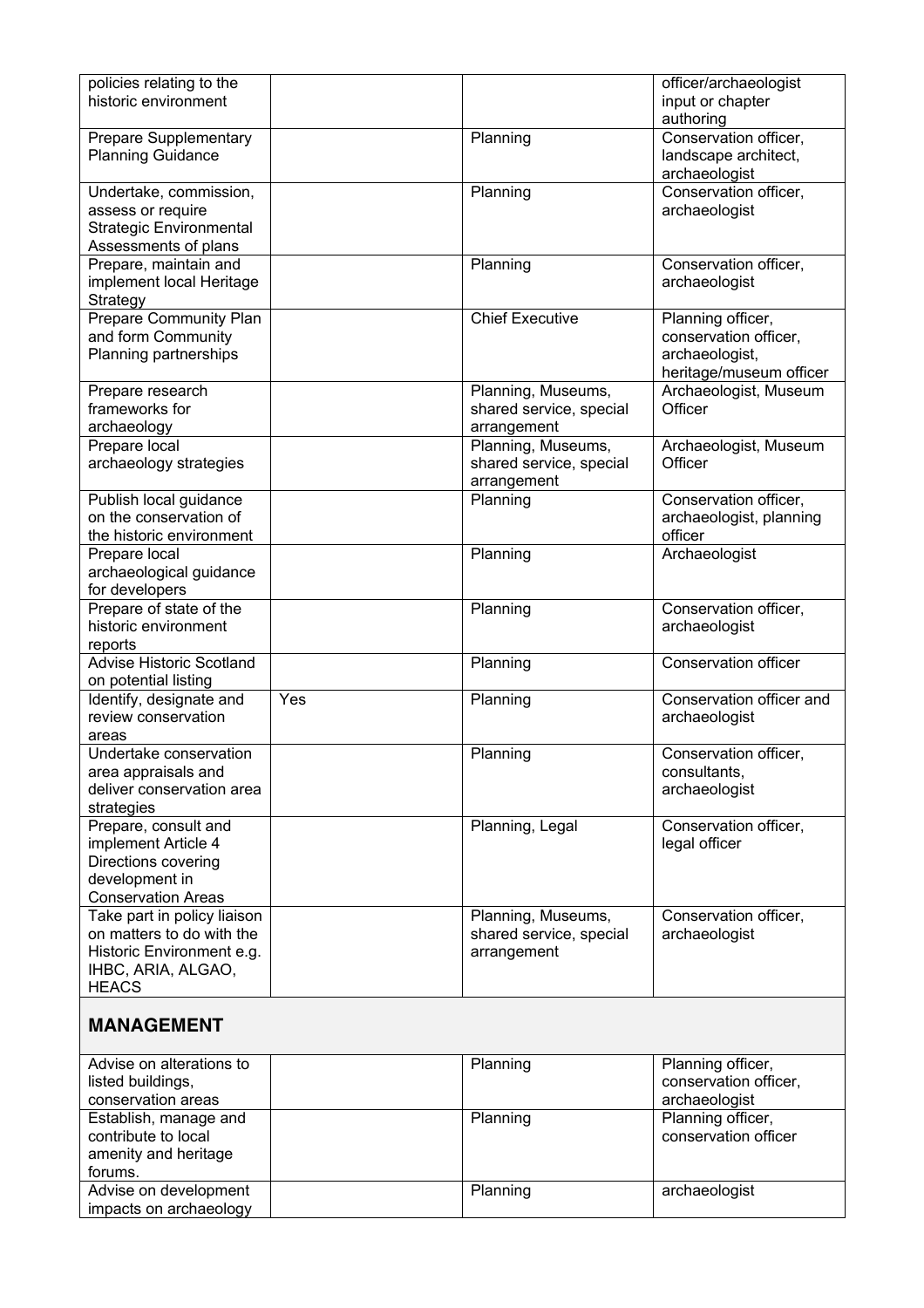| Process applications for                           | Yes | Planning                | Planning officer,                        |
|----------------------------------------------------|-----|-------------------------|------------------------------------------|
| listed building consent,                           |     |                         | conservation officer input               |
| conservation area                                  |     |                         | or handling in sensitive                 |
| consent and for works in                           |     |                         | cases, archaeological                    |
| conservation areas                                 |     |                         | input in some cases                      |
| Process Planning                                   | Yes | Planning                | Planning officer,                        |
| Applications with                                  |     |                         | conservation officer,                    |
| reference to impact upon                           |     |                         | archaeologist                            |
| the Historic Environment                           |     |                         |                                          |
| Participate in local public                        |     | Planning                | Planning officer,                        |
| inquiries                                          |     |                         | conservation officer,                    |
|                                                    |     |                         | archaeologist                            |
| Serve Building                                     |     | Planning                | <b>Conservation officer</b>              |
| <b>Preservation Notices as</b>                     |     |                         |                                          |
| required                                           |     |                         |                                          |
| Monitor the                                        |     | Planning                | Planning officer,                        |
| implementation of                                  |     |                         | monitoring officer,                      |
| approved alterations to                            |     |                         | enforcement officer,                     |
| listed buildings and                               |     |                         | conservation officer                     |
| conservation areas                                 |     |                         |                                          |
| Take enforcement action                            | Yes | Planning                | Planning officer,                        |
| in the case of                                     |     |                         | monitoring officer,                      |
| unauthorised works to                              |     |                         | enforcement officer,                     |
| listed buildings and                               |     |                         | conservation officer,                    |
| conservation areas and                             |     |                         | archaeologist, council                   |
| archaeological sites                               |     |                         | solicitor                                |
| Prepare briefs for new                             |     | Planning                | Planning officer,                        |
| development affecting                              |     |                         | conservation officer,                    |
| the historic environment                           |     |                         | archaeologist                            |
| Investigate and record                             |     | Planning, Museums       | Conservation officer,                    |
| sites and buildings to be<br>affected by proposals |     |                         | archaeologist,<br>consultant, contractor |
|                                                    |     |                         | oversight                                |
| Monitor, advise, process                           |     | Planning, Parks         | Tree officer.                            |
| and instruct works to                              |     |                         | conservation officer                     |
| trees in conservation                              |     |                         |                                          |
| areas                                              |     |                         |                                          |
| Recommend and                                      |     | Planning, Parks         | Tree officer,                            |
| progress Tree                                      |     |                         | conservation officer                     |
| <b>Preservation Orders</b>                         |     |                         |                                          |
| (often of historic                                 |     |                         |                                          |
| significance)                                      |     |                         |                                          |
| Specify developer                                  |     | Planning, Museums,      | Archaeologist                            |
| funded contract work and                           |     | shared service, special |                                          |
| monitor professional                               |     | arrangement             |                                          |
| standards in contract                              |     |                         |                                          |
| archaeology                                        |     |                         |                                          |
| Advise on battlefields,                            |     | Planning, Museums,      | Archaeologist,                           |
| designed landscapes,                               |     | shared service, special | conservation officer                     |
| cultural symbols, parks,                           |     | arrangement             |                                          |
| cemeteries etc                                     |     |                         |                                          |
| Provide audits for agri-                           |     | Planning, Museums,      | Archaeologist                            |
| environment scheme                                 |     | shared service, special |                                          |
| applications under a                               |     | arrangement             |                                          |
| national agreement                                 |     |                         |                                          |
| Provide archaeological                             |     | Planning, Museums,      | Archaeologist                            |
| advice to the Forestry                             |     | shared service, special |                                          |
| Commission                                         |     | arrangement             |                                          |
| Provide archaeological                             |     | Planning, Museums,      | Archaeologist                            |
| advice to Scottish Water                           |     | shared service, special |                                          |
| and Scottish Water                                 |     | arrangement             |                                          |
| Solutions under a                                  |     |                         |                                          |
| national agreement                                 |     |                         |                                          |
| Provide archaeological                             |     | Planning, Museums,      | Archaeologist                            |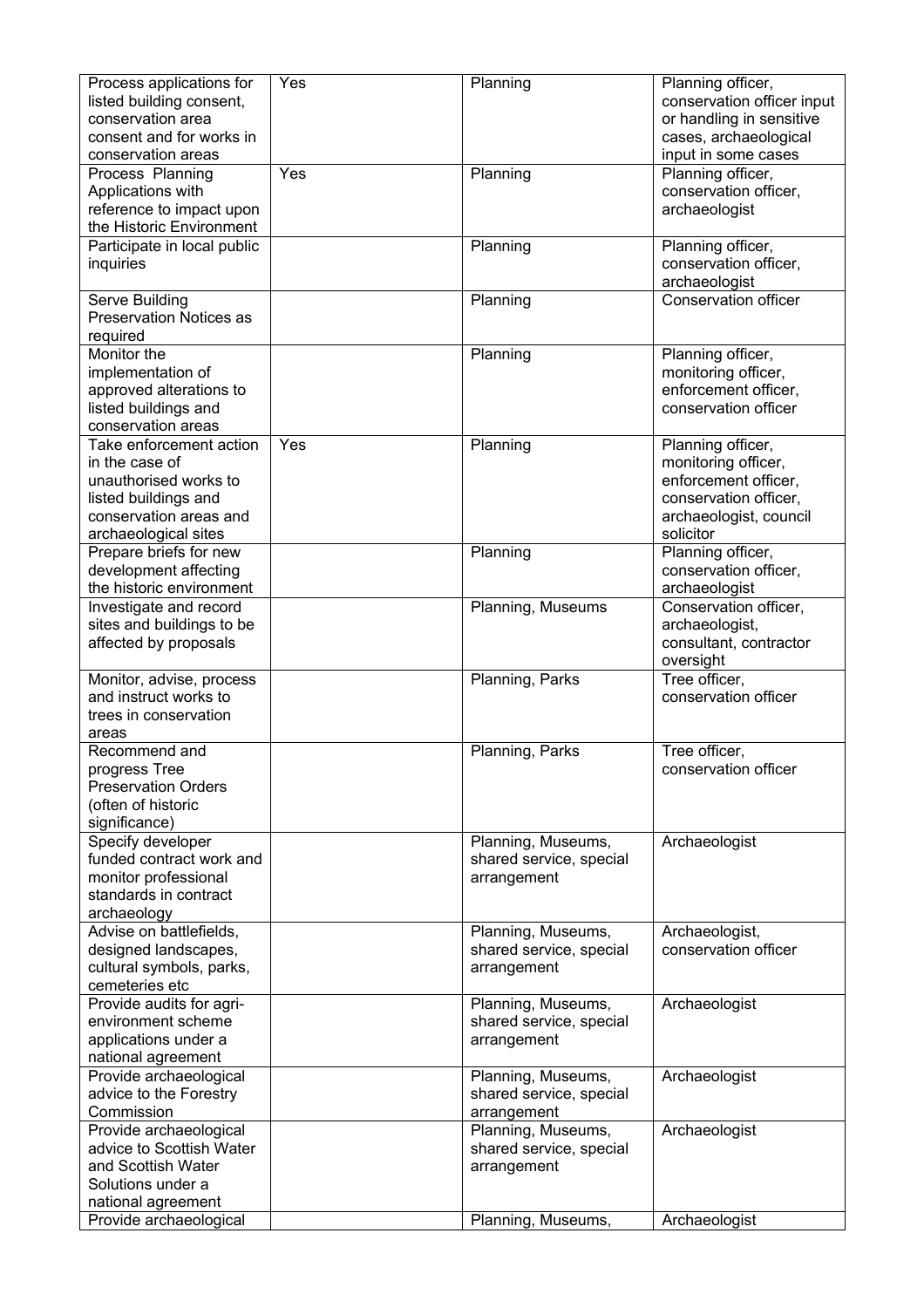| advice to statutory        |     | shared service, special |                            |
|----------------------------|-----|-------------------------|----------------------------|
| undertakers e.g. power     |     | arrangement             |                            |
| companies and on           |     |                         |                            |
| permitted development in   |     |                         |                            |
| general                    |     |                         |                            |
| Monitor condition of       |     | Planning, Museums,      | Archaeologist, Museum      |
| unscheduled                |     | shared service, special | Officer                    |
| archaeological sites       |     | arrangement             |                            |
| Work with other partners   |     | Planning                | Conservation officer,      |
| to encourage the           |     |                         | archaeologist              |
| inscription of World       |     |                         |                            |
| Heritage Sites and work    |     |                         |                            |
| on the management of       |     |                         |                            |
| inscribed sites.           |     |                         |                            |
| Liaison with major         |     | Planning, Museums       | Conservation officer,      |
| property and asset         |     |                         | archaeologist              |
| owners in area e.g. NTS    |     |                         |                            |
| Assess impact of Core      |     | Planning                | Conservation officer,      |
| Path Network on            |     |                         | archaeologist, access      |
| heritage assets            |     |                         | officer                    |
| Contribute to local        |     |                         | Tourism officer,           |
| tourism forums including   |     |                         | conservation officer       |
| production and             |     |                         |                            |
| implementation of          |     |                         |                            |
| tourism strategy           |     |                         |                            |
| Contribute to local        |     | Planning                | Conservation officer,      |
| geodiversity audit         |     |                         | archaeologist,             |
|                            |     |                         | biodiversity officer       |
| Act as point of contact    |     | Planning, Museums       | Conservation officer,      |
| for Historic Scotland      |     |                         | archaeologist              |
|                            |     |                         |                            |
|                            |     |                         |                            |
|                            |     |                         |                            |
| <b>IMPLEMENTATION</b>      |     |                         |                            |
|                            |     |                         |                            |
| Bring forward schemes      | Yes | Planning                | Conservation officer,      |
| to preserve and enhance    |     |                         | highways engineer          |
| conservation areas         |     |                         |                            |
| Prepare, administer and    |     | Planning                | Conservation officer,      |
| part fund Town Schemes     |     |                         | dedicated project officer, |
|                            |     |                         | consultant                 |
| Initiate and manage        |     | Planning, Property      | Conservation officer,      |
| projects for the           |     |                         | architect, dedicated       |
| conservation of individual |     |                         | project manager            |
| sites and buildings        |     |                         |                            |
| Develop, fund and          |     | Planning                | Planning officer,          |
| implement partnership      |     |                         | conservation officer       |
| regeneration schemes       |     |                         |                            |
| Maintain historic bridges  |     | Planning, Highways      | Highways engineer          |
| and viaducts               |     |                         |                            |
| Prepare and administer     |     | Planning                | Conservation officer,      |
| <b>Townscape Heritage</b>  |     |                         | dedicated project officer, |
| Initiative projects        |     |                         | consultant                 |
| Contribute to urban        |     | Planning                | Project manager,           |
| regeneration initiatives.  |     |                         | conservation officer       |
| Manage City                |     | Planning                | Dedicated officer          |
| <b>Conservation Trusts</b> |     |                         |                            |
| Advise on the              |     | Planning                | Conservation officer       |
| maintenance and repair     |     |                         |                            |
| of listed buildings and    |     |                         |                            |
| buildings in conservation  |     |                         |                            |
| areas                      |     |                         |                            |
| Provide advice to owners   |     | Planning, Museums,      | Archaeologist              |
| and others on the          |     | shared service, special |                            |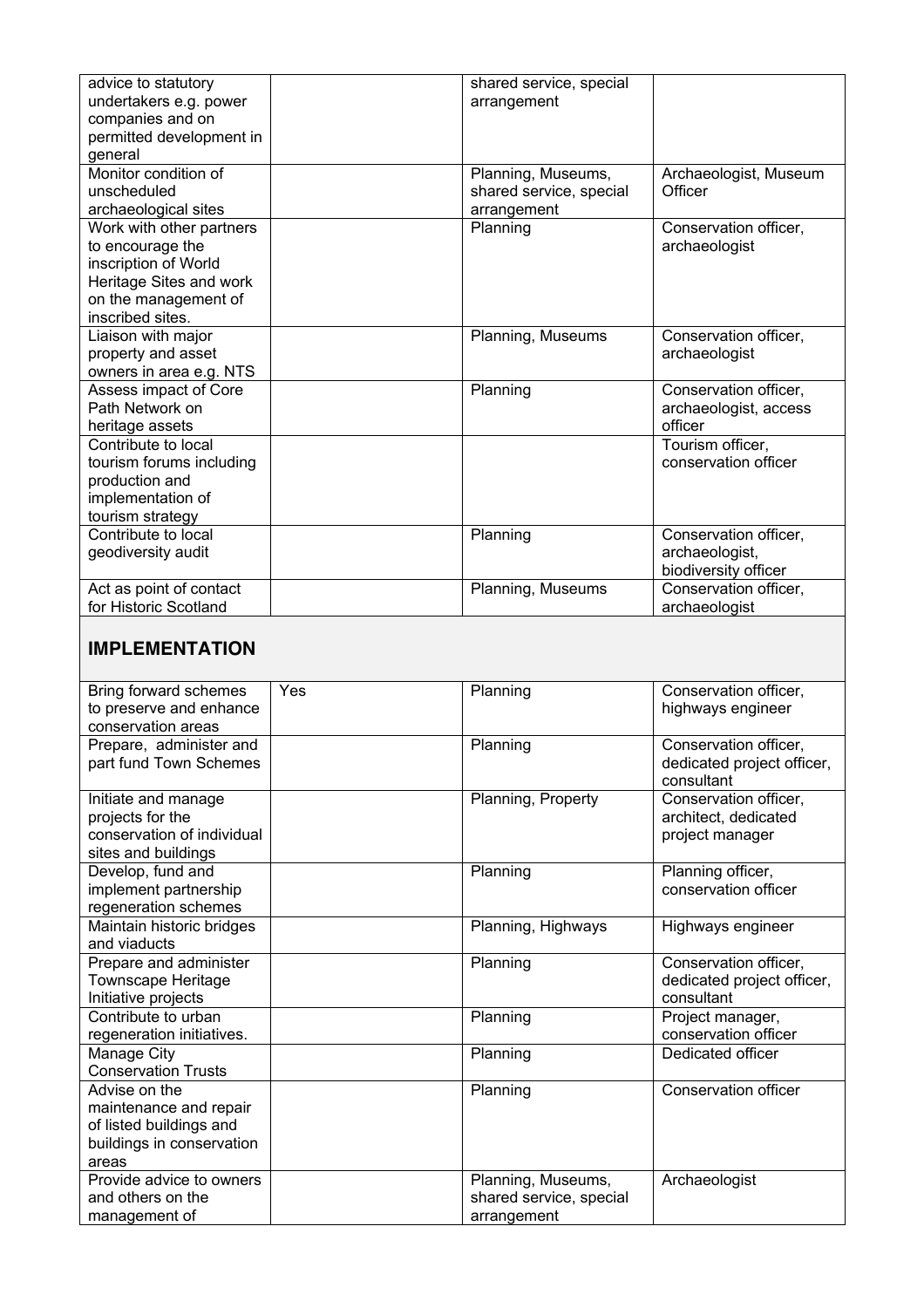| unscheduled<br>archaeological sites           |                         |                             |
|-----------------------------------------------|-------------------------|-----------------------------|
| Administer grants for the                     | Planning                | <b>Conservation officer</b> |
| repair of listed buildings                    |                         |                             |
| and conservation areas                        |                         |                             |
| Promote, seek and                             | Chief Executive,        | Conservation officer,       |
| administer external                           | Planning                | funding officer, lottery    |
| funding for the historic                      |                         | officer, archaeologist      |
| environment e.g. ERDF,                        |                         |                             |
| Heritage Lottery Fund                         |                         |                             |
| Maintain built heritage                       | Property, owning        | Property officer, service   |
| assets in council                             | departments             | heads, archaeologist        |
| guardianship.                                 |                         |                             |
| Develop and agree                             |                         |                             |
| management guidelines                         |                         |                             |
| for local authority historic                  |                         |                             |
| assets. Produce (or                           |                         |                             |
| manage the production                         |                         |                             |
|                                               |                         |                             |
| by consultants) of<br>conservation statements |                         |                             |
|                                               |                         |                             |
| and conservation plans                        |                         |                             |
| for local authority assets                    |                         |                             |
| Advise on the disposal of                     | Property                | Property officer, planning  |
| heritage assets within                        |                         | officer, advice from        |
| council guardianship e.g.                     |                         | conservation                |
| redundant school                              |                         | officer/archaeologist       |
| buildings or affected land                    |                         |                             |
| Establish, manage                             | Planning                | Conservation officer,       |
| and/or work with local                        |                         | dedicated officer,          |
| building preservation or                      |                         | archaeologist               |
| conservation trusts                           |                         |                             |
| Take action over                              | Planning, Building      | Conservation officer,       |
| buildings at risk in the                      | Control                 | building control officer,   |
| council area                                  |                         | council solicitor,          |
|                                               |                         | enforcement officer         |
| Identify, liase with and                      | Planning, Museums       | Conservation officer,       |
| maintain lists of local                       |                         | museums officer             |
| conservation contractors                      |                         |                             |
| and craft workers                             |                         |                             |
| Advise on the building                        | Property,               | Property officer,           |
| and adaptation of public                      |                         | architect' input from       |
| buildings e.g. schools                        |                         | conservation officer,       |
| and halls to new uses or                      |                         | input from archaeologist    |
| to meet DDA                                   |                         |                             |
| Maintain and replace                          | Highways, Planning      | Highways engineer,          |
| street surfaces and                           |                         | planning officer            |
| furniture                                     |                         |                             |
| Administer architectural                      | Planning                | <b>Conservation officer</b> |
| salvage store                                 |                         |                             |
| Provide professional                          | Planning, Museums,      | Archaeologist,              |
| training via seminars,                        | shared service, special | Conservation officer,       |
| CPD, student                                  | arrangement             | Museum Officer              |
| placements etc                                |                         |                             |
|                                               |                         |                             |
| <b>PROMOTION</b>                              |                         |                             |
|                                               |                         |                             |
| Work with national                            | Planning                | Conservation officer,       |
| organisations charged                         |                         | archaeologist               |
| with the promotion and                        |                         |                             |
| conservation of the                           |                         |                             |
| historic environment e.g.                     |                         |                             |

Planning, Cultural

Conservation officer, archaeologist, heritage

Services

RCAHMS, CSA

outreach/publicity on the

Undertake